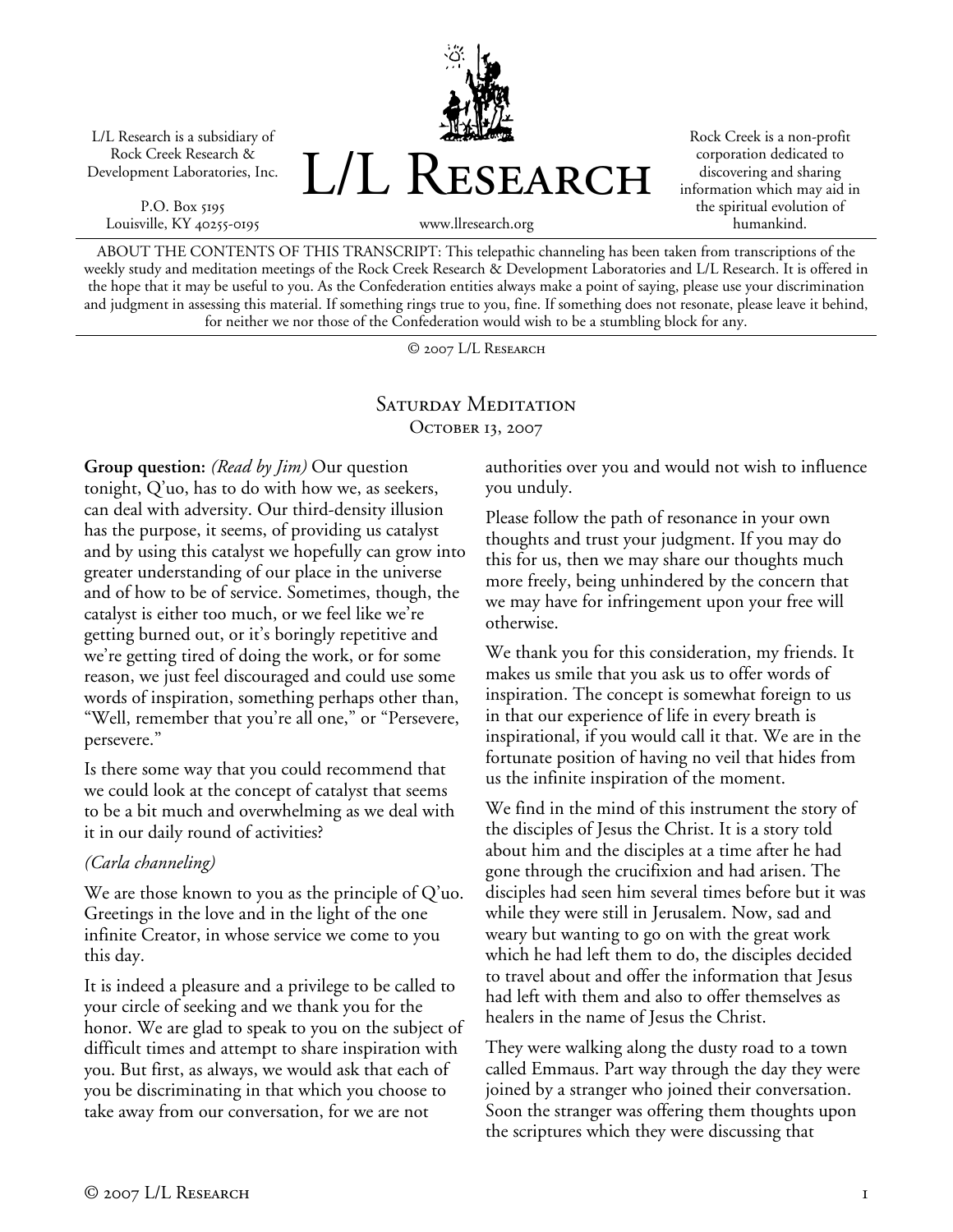seemed most inspiring. It was not until later, when they had stopped for the evening, prepared a fire, and were cooking fish to eat for their supper, that they became aware that this stranger was the risen Lord, Jesus the Christ, among them and speaking with them as if he were still alive, earthly and with them in flesh as well as spirit.

To us, this is a perfect example of inspiration in that the inspiration was with them and unrecognized for a considerable length of time. It was only in the relaxation and perhaps the weariness that heralded their evening meal and the end of the day that their rational minds let go and released them from the limitations of logical thought. In that state alone did they finally recognize their beloved teacher and savior.

Inspiration walks with you, just as the one known as Jesus, the Christ, on the road to Emmaus. Like the disciples and the apostles, it is quite common for you not to recognize or in any way be aware of this Companion of your every thought, word and action. The one known as Jesus said also, "I am with you until the end of the age."<sup>1</sup> The Holy Spirit and tongues of fire leapt upon the disciples' heads and the message was the same: "I am with you."

"Send forth your spirit, says the prayer, and I shall be created and you shall renew the face of the earth."<sup>2</sup>

Can you move away from this Companion of every moment? No, my friends, you cannot. Physically speaking, you can climb the highest mountain or plunge into the depths of the sea and your Companion, unconditional love, shall still be with you. In a metaphysical sense, can any toxic emotion drive away the beloved from your side? No. The beloved presence is with you always in every hour and every moment, day and night, relentlessly, eternally, loving, loving, loving.

There is, as the one known as R would say, a glitch, a catch, to this infinite supply of unconditional love, and that is the veil of forgetting that divides your mind, so that it becomes preoccupied with that which you can see with your senses, hear, feel, taste and touch. You cannot smell the infinite One as He walks beside you. He is intangible, invisible and usually unheard. Yet unconditional love is your Companion, has been your Companion, and shall be your Companion.

Love is an inextricable part of your nature. It is your founding father and your nursing mother. It is the child at your knee. Any way that speaks to you personally of perfect companionship, that is the nature of your Companion. You may think of this Companion as Jesus, the Christ. You may think of this Companion, as does this instrument, as the Holy Spirit. You may think of this Companion in a structure which we have given you many times before, which is that of a guidance system.

You may think of this Companion as your unseen guru, whose love and affection for you outlasts death, so that even if your teacher is no longer incarnate in flesh, yet still he is the angel on your shoulder and the Companion of every move, every thought, and every word.

How to remember that you are companioned by love is often a great challenge in this atmosphere of heavily veiled experience. Perhaps the slanting rays of sunshine on a beautiful day may give you that hint that reminds you that you are in full contact with love. Perhaps the blessed sound of rain when all has been dust and the rain is needed offers you that chance to recall that you are not alone. But one cannot depend upon a sunny day or a blessed rainfall. Perhaps a beloved face, your mate, your friend, or your teacher reminds you that love walks with you in every step. But you cannot depend upon the presence of a particular person.

In some ways the mechanics of helping yourself to remember that you are practicing the presence of the one infinite Creator seems so very mechanical that it does not seem possible that such mechanical actions could possibly have the results for which you hope.

This instrument is a singer and when she is producing music through her vocal instrument, her thoughts are very often on the mechanics of producing sound and tone. If she speaks the vowel, "e," you will find her in a broad smile because that lifts that vowel into the facial mask and creates a more pure sound. She has to remember to phrase the

 $\overline{a}$ 

<sup>1</sup> *Holy Bible*, Matthew 28:20: "Lo, I am with you always, even unto the end of the world. Amen."

<sup>&</sup>lt;sup>2</sup> From a prayer of the Episcopal Cursillo: "Come, Holy Spirit! Fill the hearts of your faithful and kindle in us the fire of your love. Send forth your spirit and we shall be created, and you shall renew the face of the earth. O God, who by the light of the Holy Spirit did instruct the hearts of the faithful, grant that by the same Holy Spirit we may be truly wise and ever enjoy thy consolation. Amen"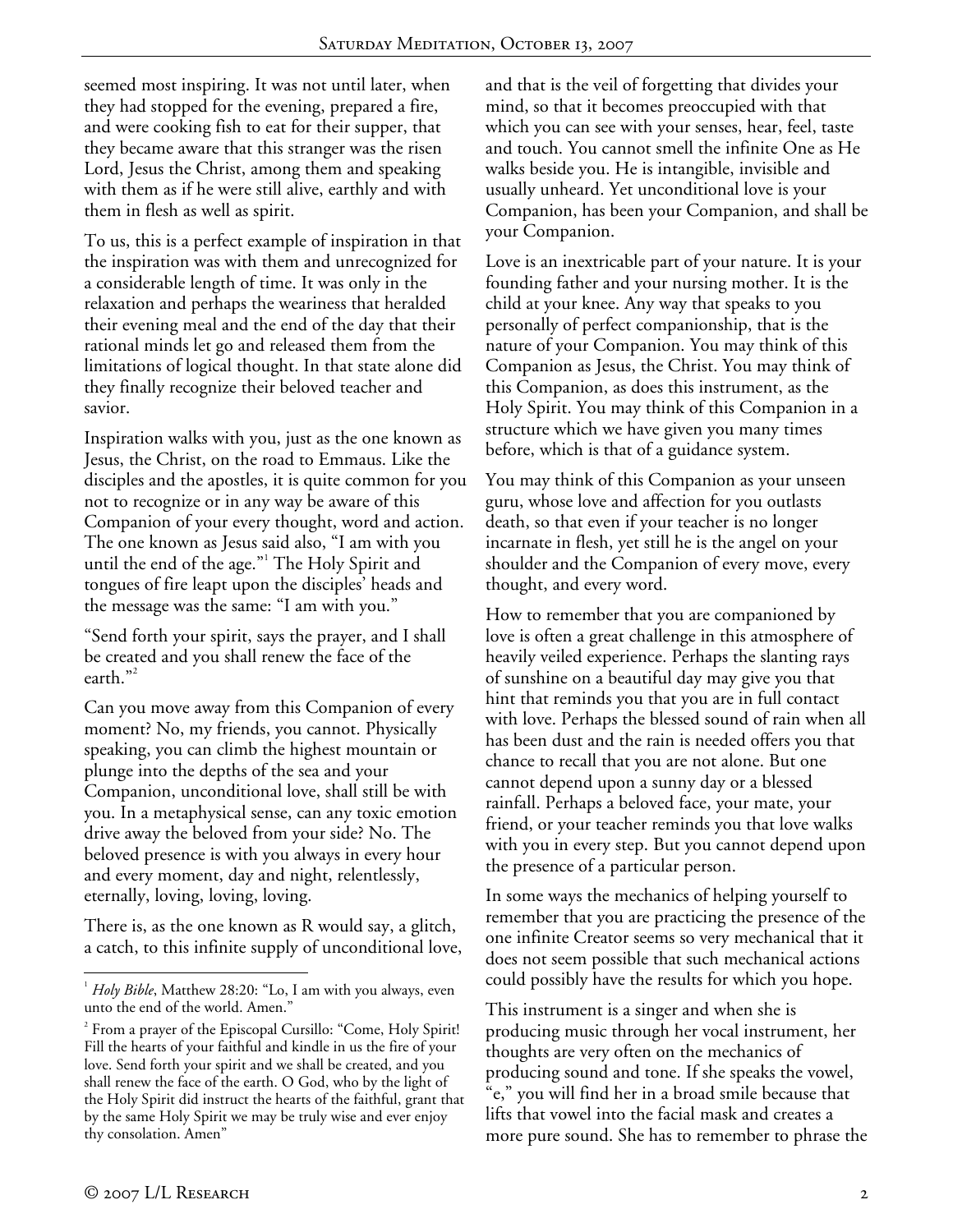tones that she produces so that it is not a mechanical or rote expression of praise, thanksgiving or prayer that she offers, but rather is musical, with the rising and falling cadences of beautiful speech.

Sometimes it seems that an entire performance may go by without this instrument's experiencing the gestalt that the choir of which she is a part is producing for those who listen. And yet because of these mechanical-seeming techniques, the instrument is able to maximize her contribution to the beauty of the music sung by her choir.

It is in this wise that we encourage you to go through the mechanical rituals which are the resources of those who wish to break through the veil, as the one known as Jim said, to "break on through to the other side."<sup>3</sup>

Friends, you live in two worlds simultaneously. One world is that world in which you become discouraged and feel that your work is in vain. The other world is a world of vibration, color and texture. It is a world of light without the heavy forms of the physical illusion. You are a citizen of both worlds equally. It often seems that there is a choice to make as to whether to live in one world or the other—the world of form or the world of vibration and light.

It is our humble opinion, however, that it is not necessary to choose. What is needed by the spiritual seeker who wishes to access the joy, the aliveness, and the unconditional love of the world of light is a dedication to the techniques involved in unifying those two worlds.

The seeker begins by realizing that there is another world, a world far more beautiful, real and profound than the everyday world of form. That is the time of awakening and it brings to the seeker a hunger and a thirst for light and love. The seeker wants to find out just how to live in that world. So the seeker begins to meditate or to contemplate. And this is an excellent thing. At the same time it creates within the conscious and rational mind a sense of separation between the person that you are when you are not

 $\overline{a}$ 

meditating and the person that you are when you are meditating.

It is often the work of many years of moving into the silence and the meditation and coming back out of it into the everyday world before the seeker becomes aware in a moment that the everyday world is permeated and imbued with the Companion. Everyday things are saturated with the love of the Beloved. There is no nook or cranny within your mind or your emotions and your fears that is not drenched and marinated in love.

This is so in an unalterable and irresistible way because at the heart of every cell of your body is the one infinite Creator, and that Creator has a nature. That nature is love. When your heart beats, it beats love. When you breath in, you breath in love. When you breathe out, you breathe out love.

I have spoken to you many times about the discipline of the personality. It is this discipline of which we speak now again, for the only barrier between your rational and conscious mind that so limits you and creates for you the deadliness of sameness and ennui is the rational mind's basic assumption that that which it beholds is the sum of that which there is.

There are as many ways to help trigger your remembrance of the Beloved that walks beside you and holds your hand and comforts you as there are entities who seek the one infinite Creator.

We cannot create for you the perfect mnemonic. Each person's memory will be jogged by a different mnemonic. Recently we suggested to the one known as R that he wear a bracelet with the word "remember" etched upon it so that each time in his work as a technical expert that he looked down upon his hands on the computer he would see that word and remember who he is and why he has brought himself to this particular moment at this particular time.

This instrument was speaking in the round-robin discussion that precedes the seeking through meditation of this particular group about loving everything that she does and we would comment upon that, for the statement that this instrument made, though she is not aware of it, is not a statement that is literally true. There are many things that she does within her day which she does not, with her rational and conscious mind, love. Indeed,

<sup>&</sup>lt;sup>3</sup> This lyric is from a song written by Jim Morrison and sung by The Doors on their debut, eponymous album in 1967. It was also released as a single the same year. Partial lyrics are:

The gate is straight

Deep and wide.

Break on through to the other side.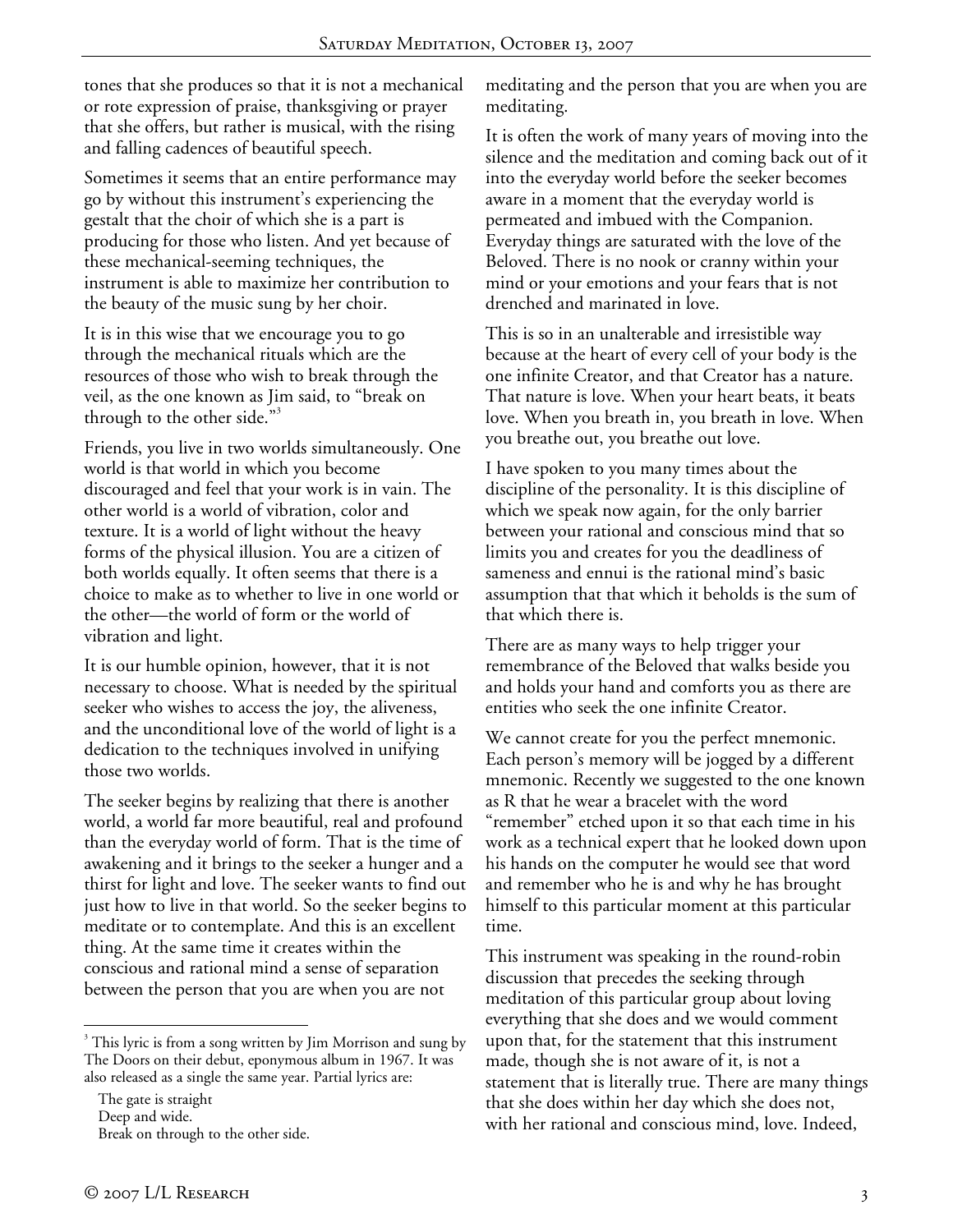she must encourage herself and even goad herself into taking care of many of the details of her day.

Yet her statement was true insofar as it was her honest and sincere experience. Yet this is not because of the work. Friends, it is never because of work that you find your joy. It is because you have accessed or remembered that you walk with a beloved Companion whose name is unconditional love. It is because you have remembered who you truly are and why you chose to be here now.

We would offer each seeker the assurance that, no matter how dreary life may seem at this particular time, everything in your life is moving just as it should. For you are receiving those experiences which you carefully planned before your incarnation began. No matter how dark or seemingly difficult the moment, it comes with gifts in its hands.

The writer of Ecclesiastics said long ago that there is nothing new under the sun. Did this wise entity write those words out of despair? We do not believe so. We believe that this entity wrote those words to pierce the veil. If nothing under the sun is new, then even that which is new to you at one particular time will inevitably be repeated and repeated.

Were you to leave the type of work that you do in order to receive the money that pays your bills, as this instrument would say, and were you to find something that is exciting and new to you, within a matter of days or weeks, months at the very most, your new occupation would seem repetitive and wearisome and you would think fondly of the possibility of lifting away from these responsibilities and of, as the one known as R said, having just two days in which nothing whatsoever was related to that which this entity does in order to earn his daily bread.

One cannot change things around in the world of form and thereby come into one's joy. One cannot change one's circumstances and thereby arrive at a sense of peace and contentment. In seeking otherness, one ultimately finds that every gift one has opened becomes old; every wine, once tasted, becomes stale; every luxury, once repeated sufficiently, pales to nothing. In the world of form there is no escape from weariness and ennui, and this, the writer of Ecclesiastes knew.

When you seek for inspiration, do not seek far, for the inspiration is walking beside you. It is filling

your heart. It is the air breathing in and the air breathing out of your lungs. It is the pounding of your blood. It is the rustling of every dry leaf and the song of every bird.

It is not because all is one that these voices speak to you. It is because you are a larger self than you can possibly be aware until you ask for that awareness to become open to you.

There in your workplace [is] that which speaks to you of the Companion. Would it interest you to know that in every key of the computer there is a spirit sitting upon it, laughing and sharing with you the joy of being used, of serving, and of being a part of that dance which you and your computer keys are doing?

Would it make a difference if you could see the angel that is sitting on the edge of your wastebasket or resting, literally, upon your shoulder or placing its head upon your knee, so happy is it to be in your presence?

We speak to you of consciousness that has so many facets and so many levels that there is nothing that is not inspirited. Who lives your life? Who sees through your eyes? Who hears through your ears? Who is it that is you? The request for inspiration when looking at mundane things comes down to the heart of who you are.

Perhaps mechanics are involved in allowing consciousness itself to live your life instead of your personality shell. Yet, my friends, those seemingly mechanical actions and rituals of remembrance and recall yield fruit as you begin to be aware that you truly are practicing the presence of the one infinite Creator in every mood, in every situation, in every moment. There is glory all around you and within you. Open to it, and let joy become your experience.

We are aware that a good deal of the angst which entities feel occurs when they are in a position of working at work that seems to them to be of no great service to others. Then this question truly intrudes and becomes almost an obsession, because there is that enormous desire to serve others. That desire is also spiked and pushed by one's own observation of others who seem to be of more service than you, because of having been born with or having developed more gifts of the spirit, more ways to serve. Yet if your work here upon your sphere of Earth was intended to have to do with outer gifts,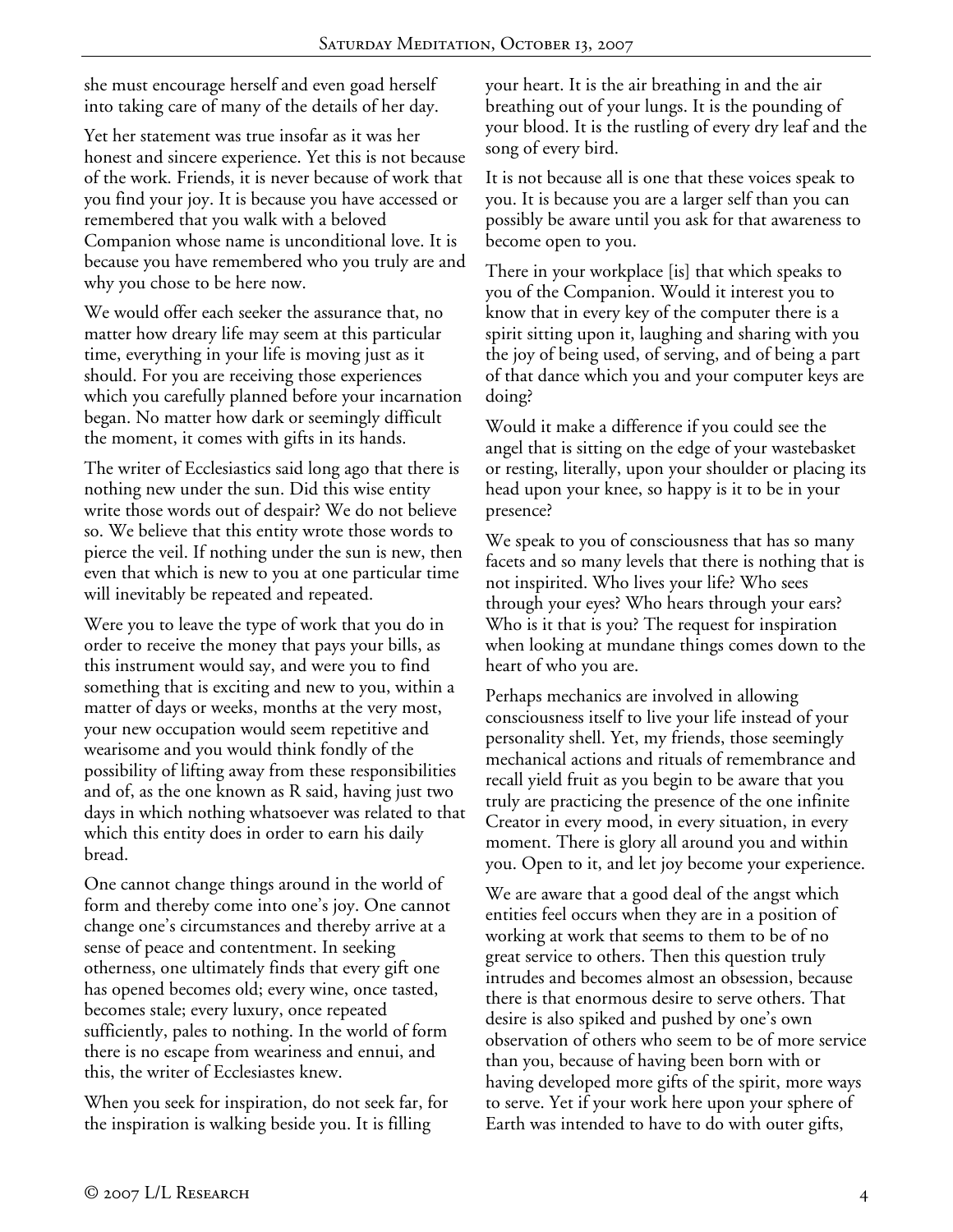then you should have received them. If you do not perceive within yourself the outer gifts that are so obvious in musicians and poets, then your gift here, your purpose here, your mission at this time, is not to sing, or to write, but to be.

That which shall assist you most in cleansing yourself of that feeling of sameness is the ability to release the mind. Certainly many among your people have done this by artificial means. Perhaps they drink an intoxicating beverage. Perhaps they ingest the smoke of some mind-altering substance or they ingest food that creates an alternate reality. We are not suggesting outer substances as a solution for one who chafes under the sameness of the work-aday world. We are suggesting that that very work-aday world is full of angels and spirits and guidance and the Beloved.

It is the peculiar nature of those who live with that veil of forgetting that the very last thing that is thought of is faith. Faith is your stoutest ally in becoming re-inspired. Faith is the spiritual breath of life. And sometimes you need resuscitation, spiritually speaking. The great and fortunate thing about faith as a tool and a resource for the seeker is that you do not have to do it well. You do not have to "believe," as it were. You have only to claim it and say, "I have faith," and suddenly your eyes open and you can see that the comrade beside you on the road to Emmaus is none other than love itself.

We are those of Q'uo, and thank you for this query, my brother. May we ask if there is a follow-up to this query at this time?

**Jim:** Not for me.

We are those of Q'uo, and would then ask if there is another query that we may answer at this time. We are those of Q'uo.

## *(Pause)*

We are those of Q'uo, and are again with this instrument. We grasp that we have exhausted the queries in this circle of seeking at this time. We would say a word or two before we leave you, for we do perceive that there is that hunger and that thirst within this circle this evening. There is a yearning too deep for words to break through to a bright and joyful land where the beauty of life creates meaning all its own.

We would that we could share with you on a steadystate basis our perception of life itself as a miraculous and utterly incandescently beautiful thing, a treasure, precious and rare. We cannot. We can say the words and always we can share with you our love. And you have but to ask for us mentally and we shall be with you, surrounding you and bathing you in our love.

Yet that which comes from the outside, as it were, is never the answer to a spiritual seeker. It is when that which blossoms in the heart then blooms up through all the senses and out into the world that you behold with new eyes.

Remember to relax and release your conscious, rational, fact-driven mind whenever you feel depressed and discouraged by the sameness and the repetitiveness of everyday life. Within the folds of that repetition lie infinite in newness and infinite, sharp pleasure. Open, allow, and it shall come. For it is within you, waiting for you to release the strictures of your rational mind.

This instrument was told by a friend who was a missionary that they were working terribly hard at a hospital which they had founded in a very backward and primitive area. There literally were not hours enough in a day to do that which they felt desperately needed to be done. Each evening they would fall onto their cots exhausted and wondering how they could arise the next morning and do it again.

One of them, this instrument's friend, got the idea to arise even earlier and spend the time in prayer. It was this entity's testimony that this decision completely renewed and revitalized their lives. Suddenly the sun shown brighter, the rain smelled sweeter, the hours flew more gracefully and graciously, and everything felt different. Yet they were doing precisely the same things and meeting the same difficult challenges that they had been meeting before.

The difference was time set aside within an intense desire to see deeper; to see with the eyes of the heart; to experience as the beloved Companion experiences. We commend to you whatever you may do that will help you to combine the worlds of form and spirit, so that you are never without a keen and present awareness of the power of love.